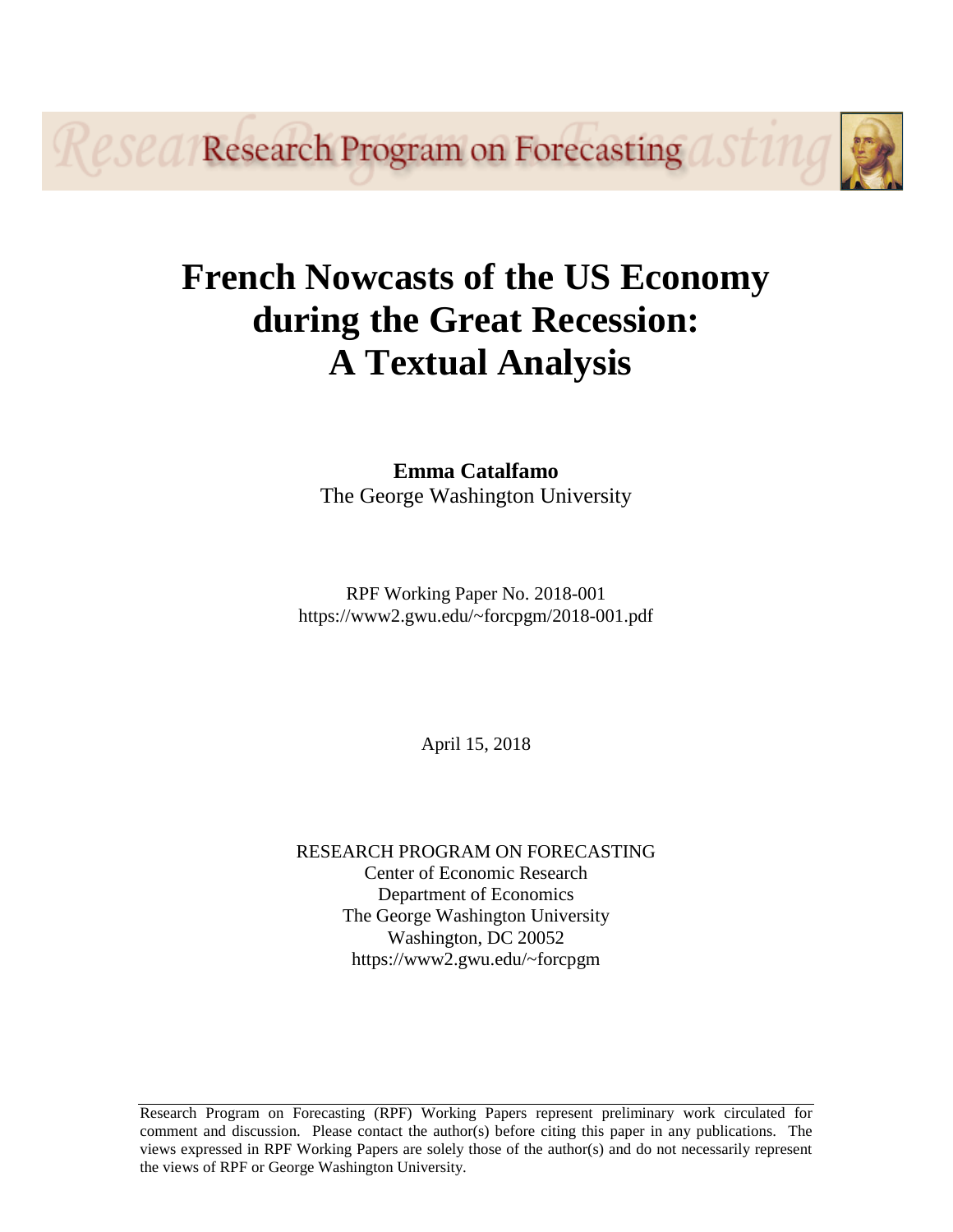## **French Nowcasts of the US Economy during the Great Recession: A Textual Analysis**

### **Emma Catalfamo**

#### ABSTRACT

In an interdependent world, agents make forecasts about other economies as well as their own. This paper examines the nowcasts made by the French Central Bank and the French business community of the US economy during the Great Recession. Textual analysis is used because quantitative forecasts are not available. The results indicate that the French agents understood the general trends of the US economy during this period.

Key words: US economy, French nowcasts, textual analysis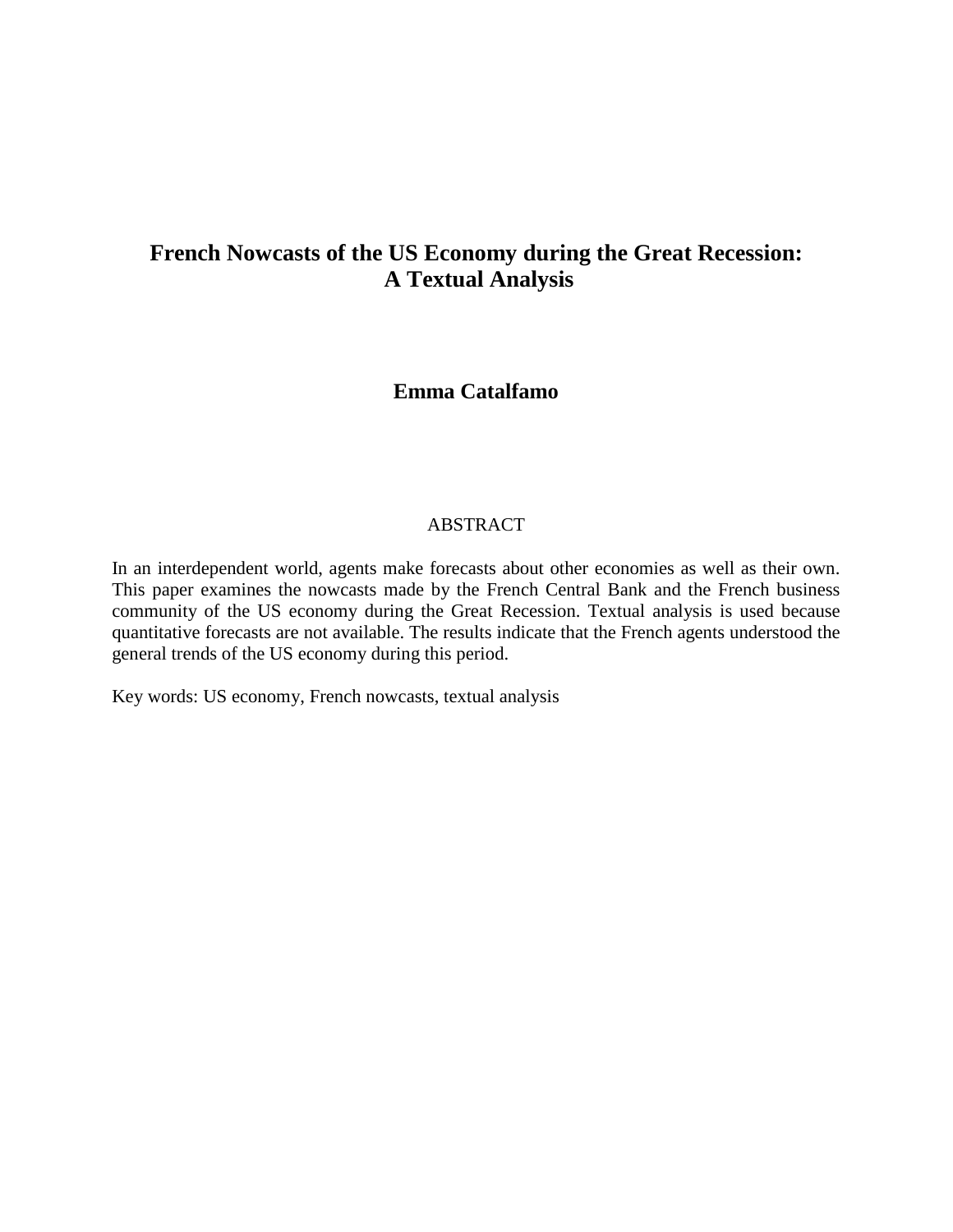## **French Nowcasts of the US Economy during the Great Recession: A Textual Analysis**

#### **1. Introduction**

Economists have devoted considerable efforts to analyze agents' expectations, which usually refer to the individuals' own economy. However, in a world that is economically interconnected, what is happening in other countries is also of concern to these individuals.

This is especially true when it concerns the level of activity in the world's largest economy, the United States. Consequently, it is of interest to know how foreigners viewed economic conditions in the United States during the Great Recession of 2007-2009. In particular, we will determine whether, in real-time, the French Central Bank and the French media correctly understood the economic conditions of the United States as they were occurring, during this period. Nowcasting is the term that has been applied to forecasting or monitoring current economic conditions.

We do not have any quantitative nowcasts about the US economy that were made by French agents or institutions and must, therefore, rely on interpretations of qualitative statements that appeared in government publications or in the media.<sup>[1](#page-2-0)</sup> We use textual analysis to interpret these statements and then use a scoring method that is explained below to generate quantitative nowcasts. This procedure enables us to evaluate the accuracy of the statements that were made about the US economy.

While textual analysis is an established methodology that has been used extensively in other academic sectors such as sociology and philosophy, it is relatively new to economics. Particularly in forecasting, the analysis of qualitative information allows for greater transparency

<span id="page-2-0"></span> $<sup>1</sup>$  Although the ECB did issue quantitative forecasts about the US economy, the Banque de France did not.</sup>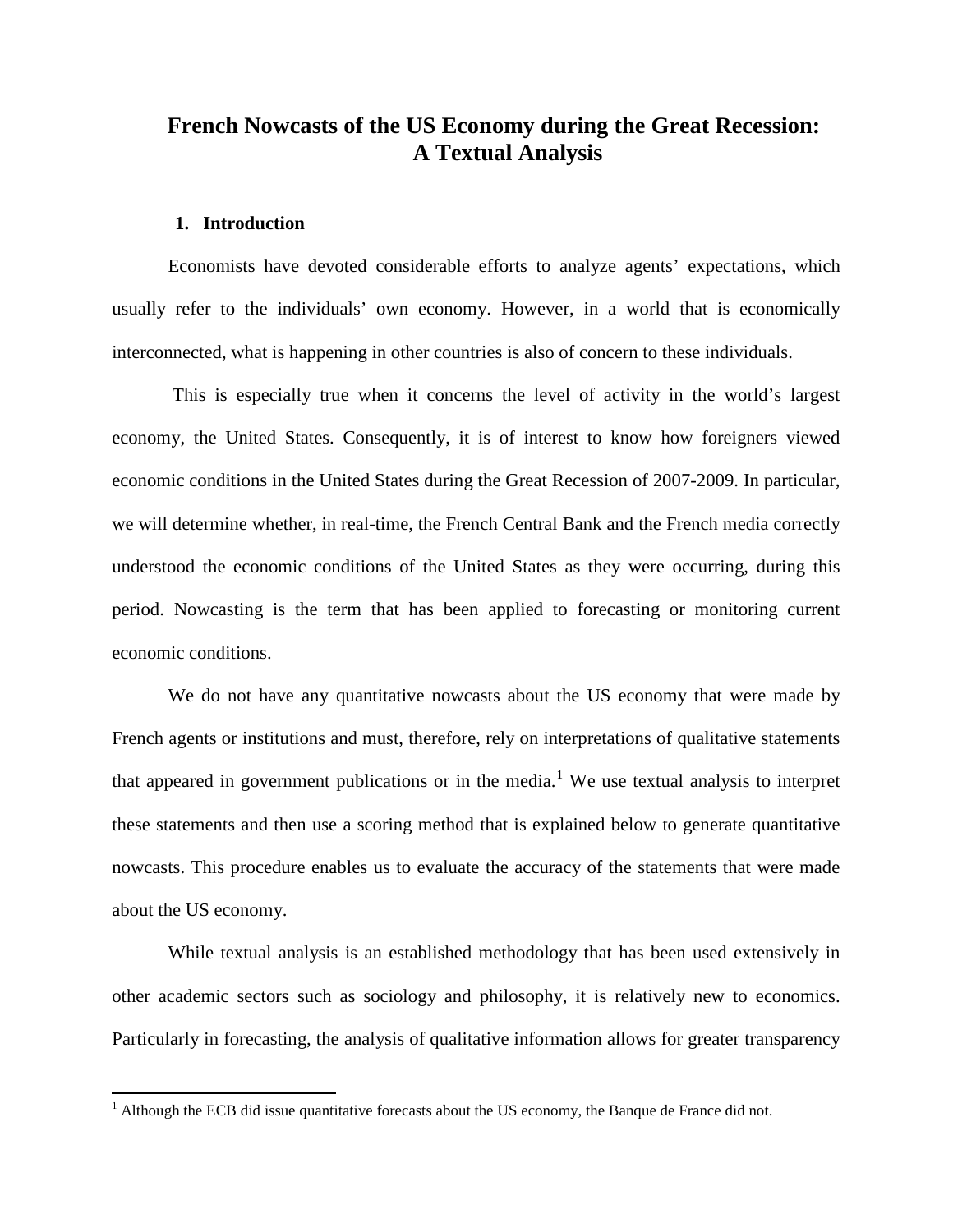about the intuition behind quantitative forecasts. Despite being a new research tool in economics, there already are a number of studies that indicate its usefulness.

No quantitative forecasts of the US economy were made during the Great Depression of the 1930s, but there were a considerable number of qualitative statements about the current and expected future economic conditions. These statements were transformed into quantitative data and then evaluated. The agents correctly understood the real-time economic conditions that prevailed during the Great Depression but also made overoptimistic statements about what they expected would happen in the future. (David, Goldfarb, and Stekler, 2005; Mathy and Stekler, 2017). Similarly, there have been analyses of forecasts derived from qualitative statements made during the Great Recession of 2007-2009. Lundquist and Stekler (2011) examined business economists' statements about economic conditions and showed that they failed to predict the recession. Stekler and Symington (2016) used textual analysis to analyze the minutes of Federal Open Market Committee (FOMC) meetings during the Great Recession. They showed that the FOMC examined a considerable amount of real-time data that enabled them to interpret current conditions but did not enable them to predict the recession in advance. These studies all show that it is possible to use qualitative statements, transform them into quantitative forecasts, and then determine their accuracy.

This paper provides a new application for this method by extending it to an analysis of foreigners' interpretations of the US economy as expressed in their publications and language. In particular, we ask whether French economic agents had an accurate understanding of the conditions of the United States' economic in real time during the Great Recession (December 2007-June 2009). We use a methodology similar to that of the existing literature to analyze qualitative statements included in publications from the Banque de France and a newspaper,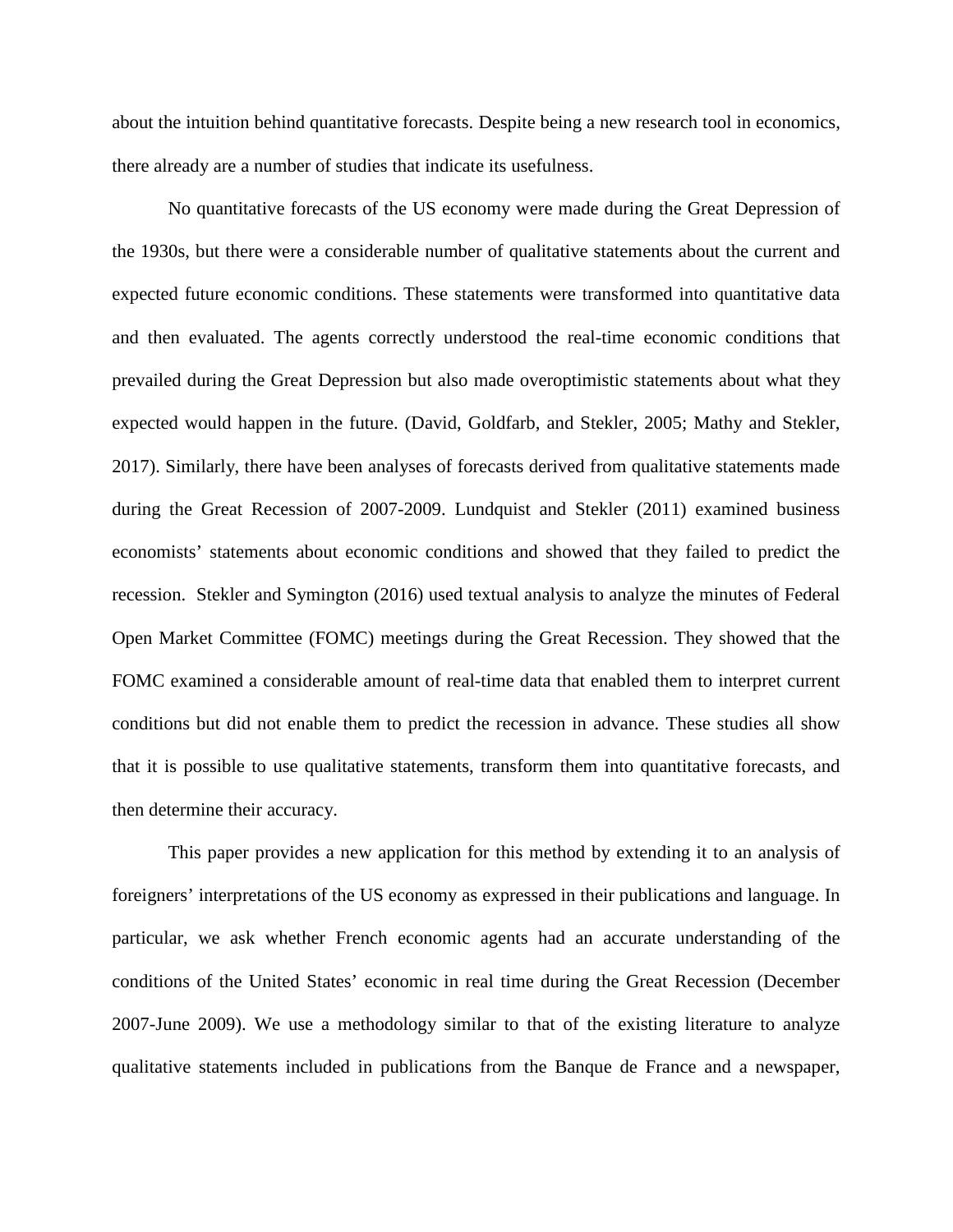*Challenges,* that is similar to the *Wall Street Journal*. We reviewed publications released between 2008 and 2010 that discussed the conditions of the US economy.

This paper makes two significant contributions to the field. First, this paper presents an international perspective that had never previously been studied. Furthermore, given the empirical results that we obtain, it shows that foreign economic agents can correctly assess the business conditions of their trading partners. This is vital given the globalization of the world's economies. Second, we have extended the use of textual analysis by showing that the scoring method that was used to evaluate US forecasts can be also be employed on an international scale across different languages.

The next section presents the French qualitative data that we use. This is followed by a section that explains the methodology for converting these statements about the US economy into quantitative nowcasts. We then compare the French forecasts with the actual performance of the US economy and present our results and conclusions.

#### **2. Data**

The qualitative data, that cover the years of the Great Recession (2008-2010), were obtained from statements included in various publications of the Banque de France and articles contained in the newspaper, *Challenges*. The Banque de France publications were the annual reports and speeches released by the bank between 2008 and 2010. Articles that appeared in *Challenges*, a weekly bipartisan business newspaper, were analyzed if they included any references to the state of the US economy. Using this textual analysis, words that described the condition of the US economy were then selected to use as the qualitative data for this study. Ultimately, around thirty-two words were chosen from each publication that suggested positive,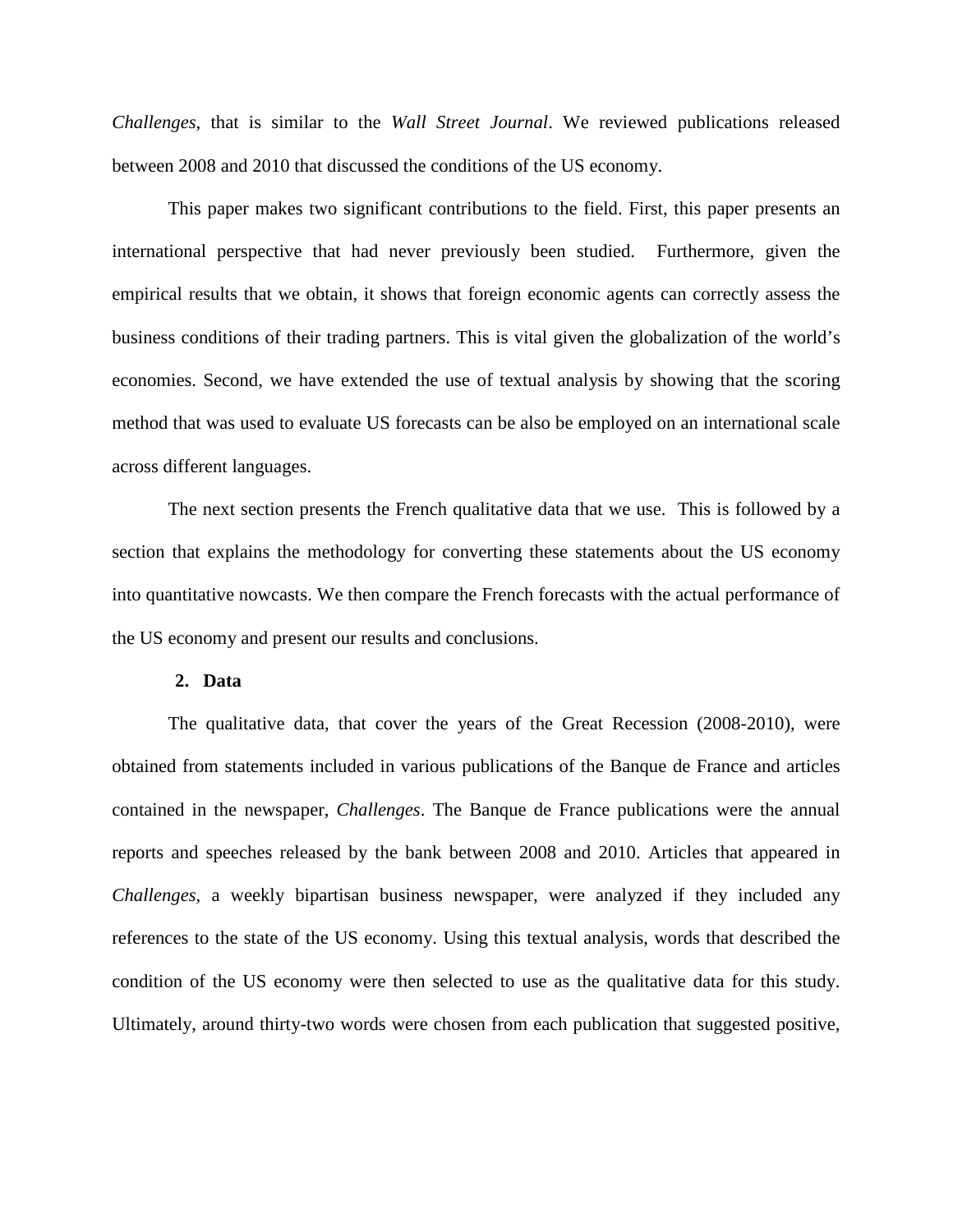negative, or neutral conditions of the US economy at that time. The list of words and their English translations can be found in Tables A1 and A2 of the Appendix.

#### **3. Methodology**

The methodology transforms the qualitative statements into quantitative scores. Based on the statements contained in the publications, the particular words that were selected were then coded (scored) to refer to the varying degrees of optimism or pessimism about the US economy's condition. More specifically, they were scored on an index that runs from +1 to -1.5, with gradations of  $\frac{1}{4}$ . For example, words that indicate good performance have a score of +1; lower positive scores were assigned to words that reflect a lower level of positive economic activity. Similarly, if the words suggested a weakening of economic activity, a score of –¼ was assigned. The scores became more negative if the statements reflected a further deterioration of the US economy with those indicating a crisis receiving a score of -1½. Tables 1 and 2 present these words and scores associated with the statements of the Banque de France and *Challenges,* respectively.

Each statement was scored and tabulated in the time period when it was made. The chronologically ordered sequence of these scores created two times series- one for the Central Bank the other for the newspaper articles. These two series which are quantitative transformations of the qualitative statements were evaluated by comparing them with the historical US GDP growth rates that occurred between 2008 and 2010. (These GDP data are presented in Table A3 of the Appendix).

<span id="page-5-0"></span> $2$  The scoring system is similar to the one developed by Goldfarb et al. (2005) and used by Stekler and Symington (2016) and Mathy and Stekler (2017). Based on comments of Ericsson (2016), the negative numbers of this paper are larger in absolute value than those of the earlier studies.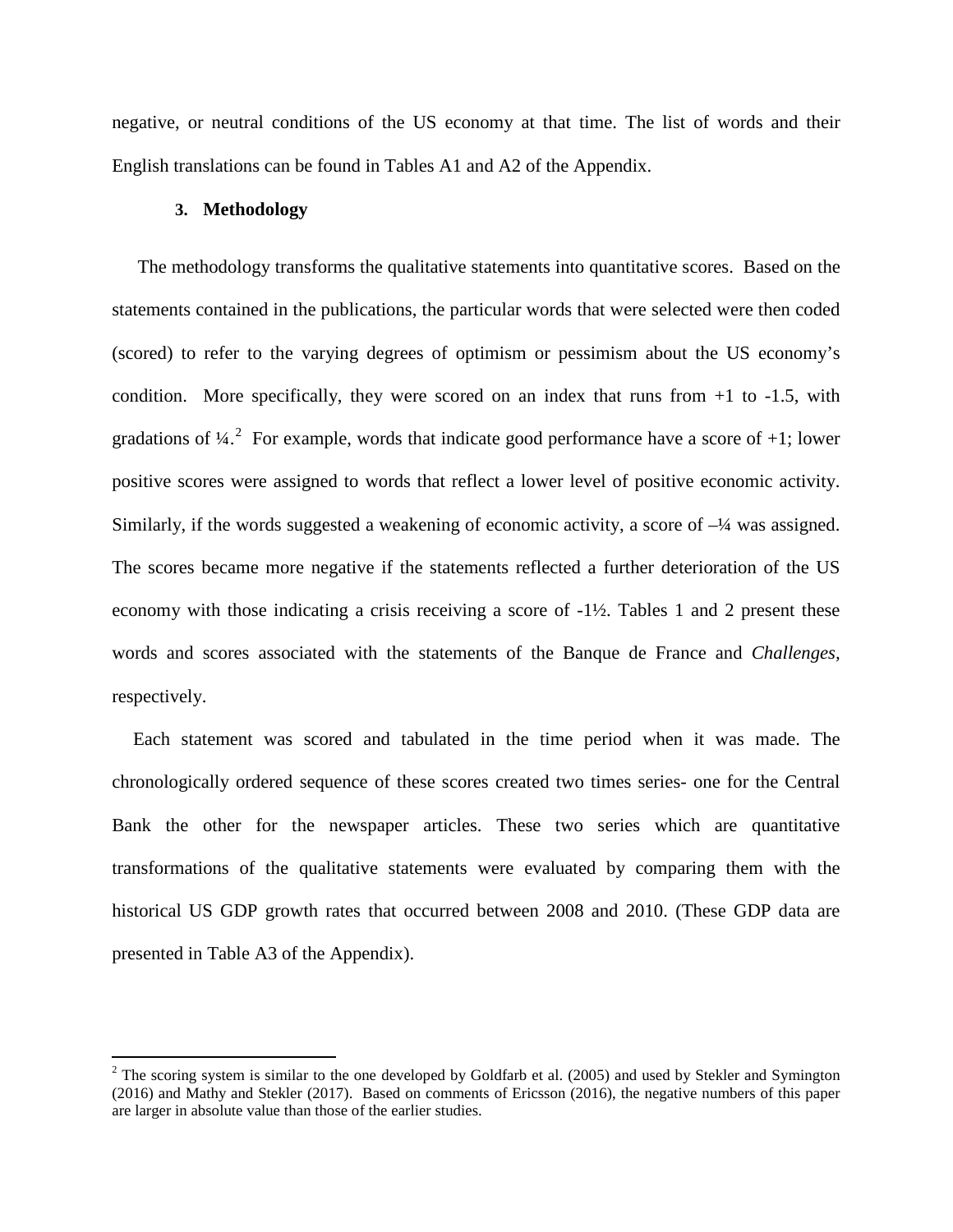#### **4. Results**

Figures 1 and 2 present the time series of the Banque de France and the *Challenges* index scores, respectively, along with the US GDP growth rates for the period 2008Q1 to 2010 Q4. Over this period, the US economy underwent a tremendous change- from growing 2.8% in the second quarter of 2008 to declining by more than 5% in late 2008 and early 2009 and then recovering.

The scores are derived from statements about economic conditions, and we can illustrate how these changes in the direction of the US economy are reflected in the words that were used during this time period. Words used to describe the economy in the second quarter of 2008 include "une hausse" (increase) and "plus soutenir".(pick up), while comments about the fourth quarter of 2008 include "baisse"( downgrade), "la dégradation" (degradation), and "ralentir"(slacken). The first quarter of 2009 was described by "la crise (crisis), "les risques" (risks), and "abaissement (downgrade)." The negative words are clearly associated with the sharp decline in activity that can largely be attributed to the collapse of Lehman Brothers in September of 2008.

The Great Recession ended in July 2009, and there was a visible upturn in US GDP growth. The French words associated with this period were, "sortie de récession," "augmente," "un rebond," and "une reprise."<sup>[3](#page-6-0)</sup> Following this upturn, the US showed a steady rate of positive growth throughout 2010. Words chosen from this time period were, "stable," "la croissance," "la fragilisation," "une amélioration," and "une vive remontée,"<sup>[4](#page-6-1)</sup>.

A comparison of the curves in Figures 1 and 2 shows that the scores associated with the statements of both the French Central Bank and the newspaper articles display patterns that are

<span id="page-6-0"></span> $3$  English translations: "exit the recession," "improve," "a rebound," and "a recovery."

<span id="page-6-1"></span><sup>&</sup>lt;sup>4</sup> English translations: "stable," "growth," "fragility," "an improvement," and "sharp rise."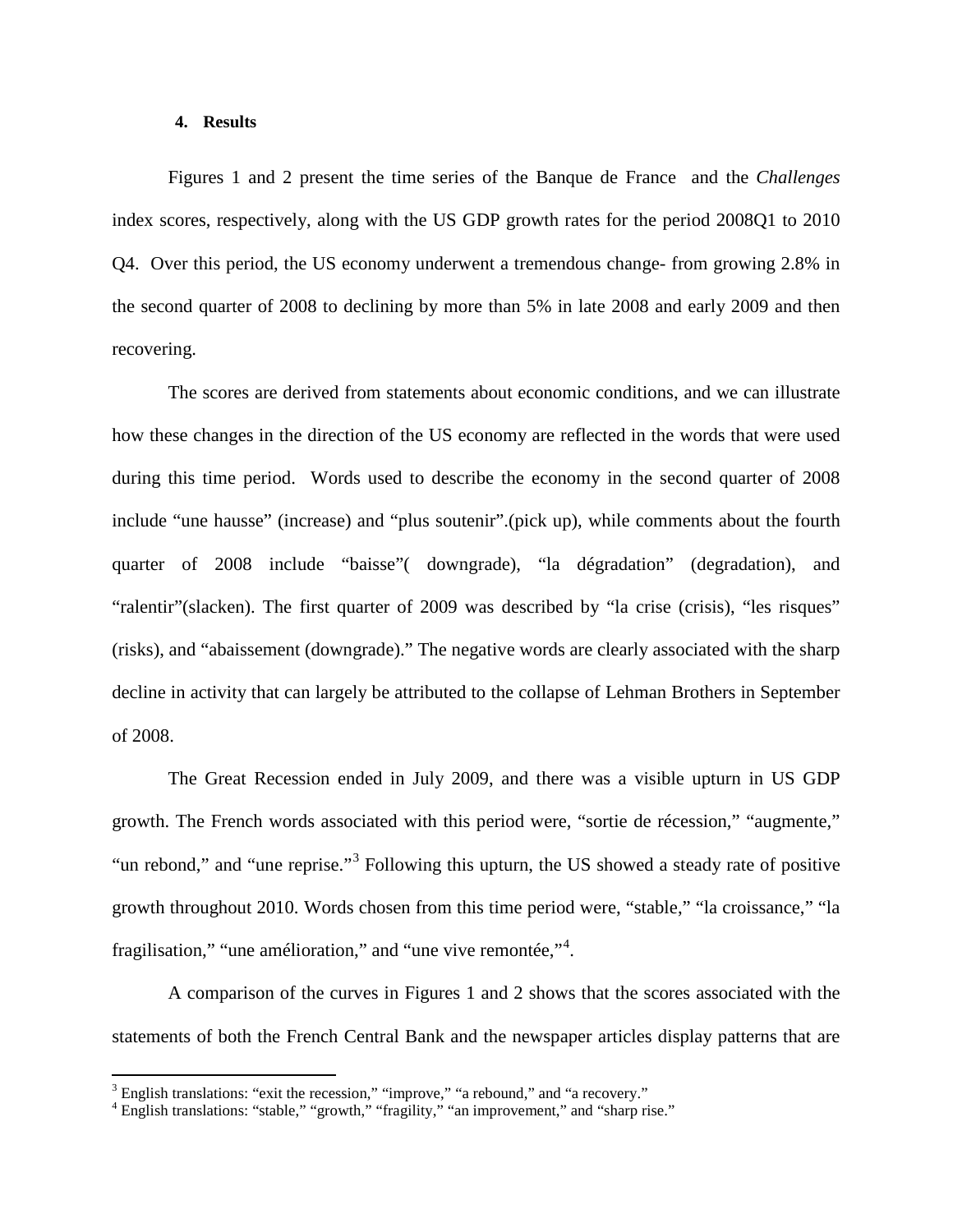very similar to that of the US growth rate. The only difference is that the scores associated with the statements of the Central Bank are relatively more consistent than those from *Challenges*. [5](#page-7-0) Moreover, these scores were similar to the scores that Stekler and Symington (2016) obtained in their analysis of the statements contained in the minutes of the meetings of the Federal Open Market Committee.<sup>[6](#page-7-1)</sup> These results indicate that both the Banque de France and the French business community had a clear real-time understanding of developments that were occurring in the US economy, i.e. the nowcasts were accurate.

#### **5. Robustness Checks and Caveats**

There is a possibility that our method has what can be called a "connotation bias", i.e. that English translations of French words offer a different connotation than the one intended, or that words are defined differently across the two cultures. In order to check for this possibility, we applied the same methodology to Banque de France statements regarding the state of the French economy for the year 2008. The index scores were consistent with the historical French GDP data.<sup>[7](#page-7-2)</sup> This analysis indicates that the language French central bankers used to describe their own economy is consistent with the language they used to describe the US economy, thus allowing the scoring method used in the United States to be used despite the language differences. (See Table A4.

There is one caveat that must be mentioned. All of the statements that appeared in the newspaper, *Challenges*, are true nowcasts for they were in a weekly business newspaper that reported on events as they were occurring in real-time. However, as we have noted, some of the Central Bank assessments were contained in annual reports that explained economic conditions that had occurred throughout the year. Strictly speaking these are not true nowcasts. Thus, the

<span id="page-7-0"></span><sup>&</sup>lt;sup>5</sup> The correlation between the scores of the Central Bank and US growth rates was 0.75; between the Challenges scores and the growth rates it was 0.65.<br><sup>6</sup> The correlations were 0.72 and 0.77.

<span id="page-7-2"></span><span id="page-7-1"></span> $<sup>7</sup>$  These results are available from the authors.</sup>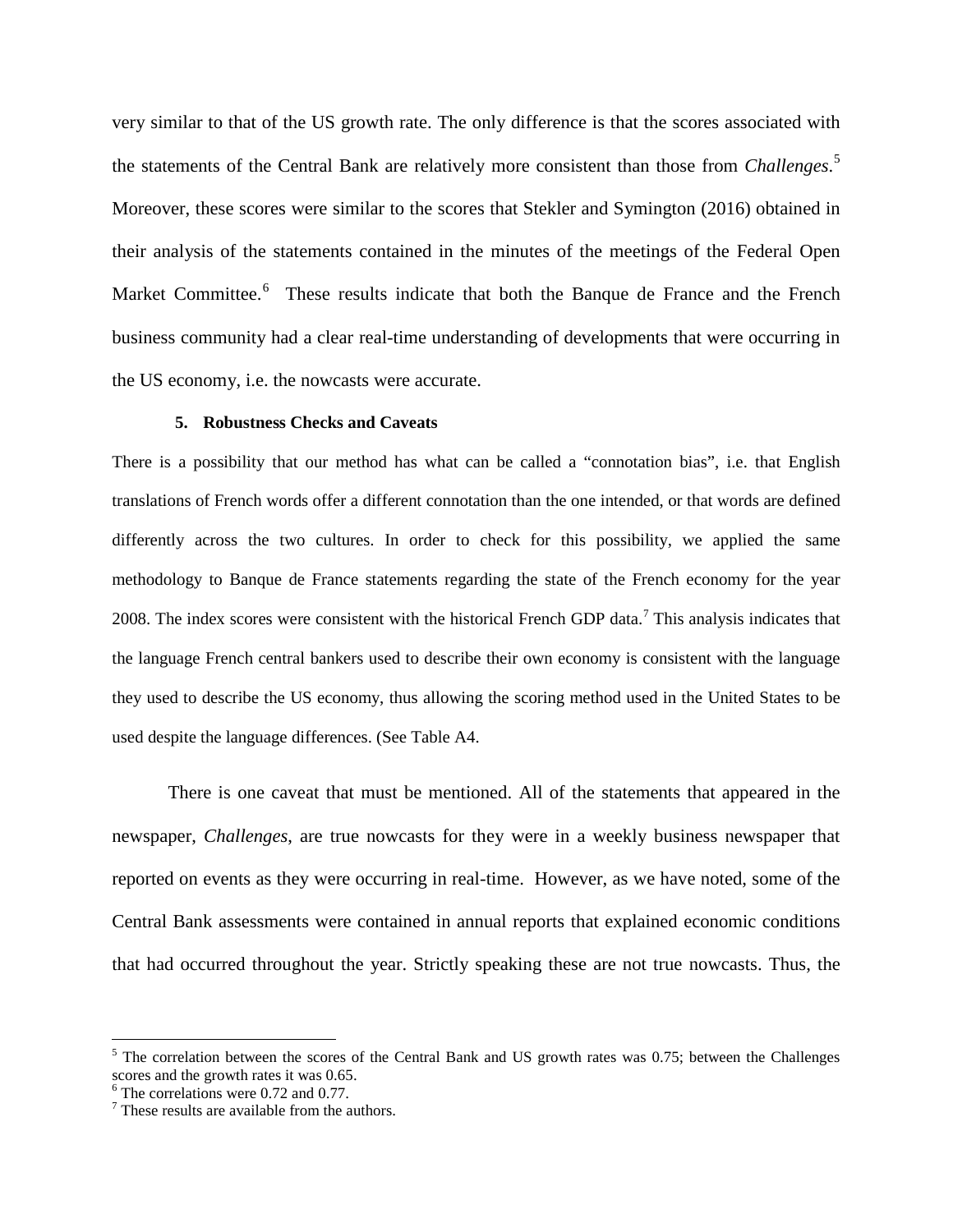statements in the newspaper are a more accurate real-time representation of French agents' views of the US economy.

#### **6. Conclusions**

We present our conclusions at two levels. Specifically, we have shown that French central bankers and economic agents accurately described the state of the United States' economy between 2008 and 2010. More generally as a methodology, we have again demonstrated the value of combining textual analysis of qualitative statements with the conversion of that information into a quantitative measure. Moreover, this methodology can even be applied to situations where a foreign observer using her language analyzes the economy of another country.

#### **7. References**

Banque de France (2008-2010). Various publications.

Challenges (2008-2010) Various publications.

Ericsson, Neil R. (2016) Eliciting GDP forecasts from the FOMC's minutes around the financial crisis. *International Journal of Forecasting*, 32, 571-583.

Goldfarb, Robert S, Herman O. Stekler, & Joel David (2005) Methodological issues in forecasting: Insights from the egregious business forecast errors of late 1930, Journal of Economic Methodology, 12:4, 517-542.

Lundquist, Kathryn and Herman Stekler. 2012. The Forecasting Performance of Business Economists during the Great Recession. Business Economics, 47(2), 148-154.

Stekler, Herman and Hillary Symington (2016) Evaluating qualitative forecasts: The FOMC minutes, 2006-2010. *International Journal of Forecasting*, 32, 559-570.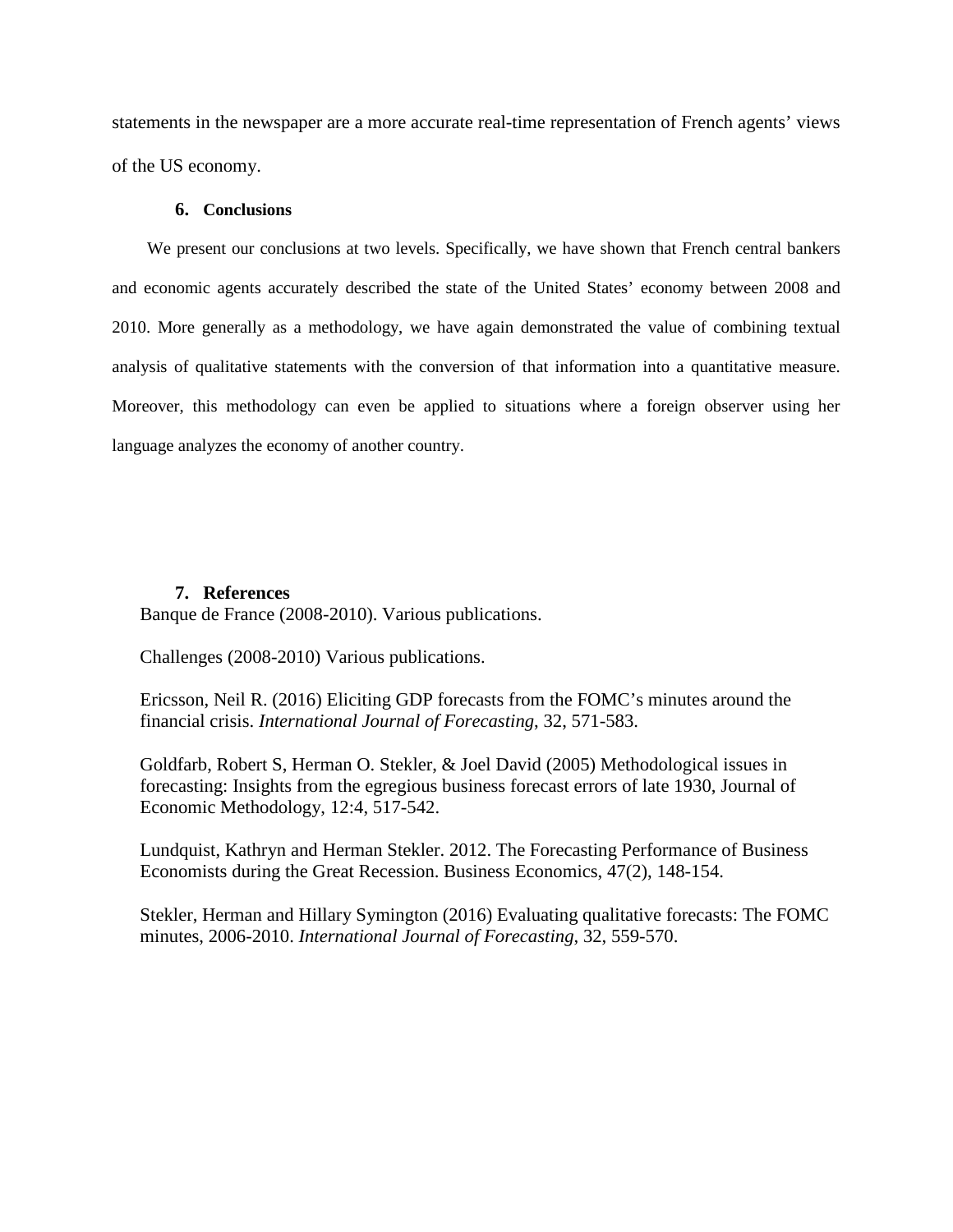## **Appendix**

| <b>French</b>       | <b>English</b>     |
|---------------------|--------------------|
| Une bonne tenue     | Good performance   |
| Une vive remontée   | Sharp rise         |
| Une reprise         | Recovery           |
| La croissance       | Growth             |
| Sortie de récession | Exit the recession |
| Augmente            | Improve            |
| Une hausse          | Increase           |
| Une amélioration    | Improvement        |
| Plus soutenir       | Pick up            |
| Un rebond           | Rebound            |
| Renouer             | Renew              |
| Incertain           | Uncertain          |
| Stable              | Stable             |
| <b>Stabiliser</b>   | Stabilize          |
| Les inquiétudes     | Worries            |
| Faible              | Weak               |

*Table A1: Relevant Banque de France Words and English Translations*

| La fragilisation   | Fragility                     |
|--------------------|-------------------------------|
| Les risques        | Risks                         |
| Ralentissement     | Slowdown                      |
| Ralentir           | Slacken                       |
| Abaissement        | Downgrade                     |
| Les turbulences    | Turbulences                   |
| Diminuer           | Diminish                      |
| Propagation rapide | Rapid spread (of<br>weakness) |
| Endettement        | Indebtedness                  |
| Fortement reculer  | Strong fall                   |
| Forte baisse       | Strong fall                   |
| La dégradation     | Degradation                   |
| La faillite        | Bankruptcy                    |
| La récession       | Recession                     |
| La crise           | Crisis                        |
| L'effondrement     | Collapse                      |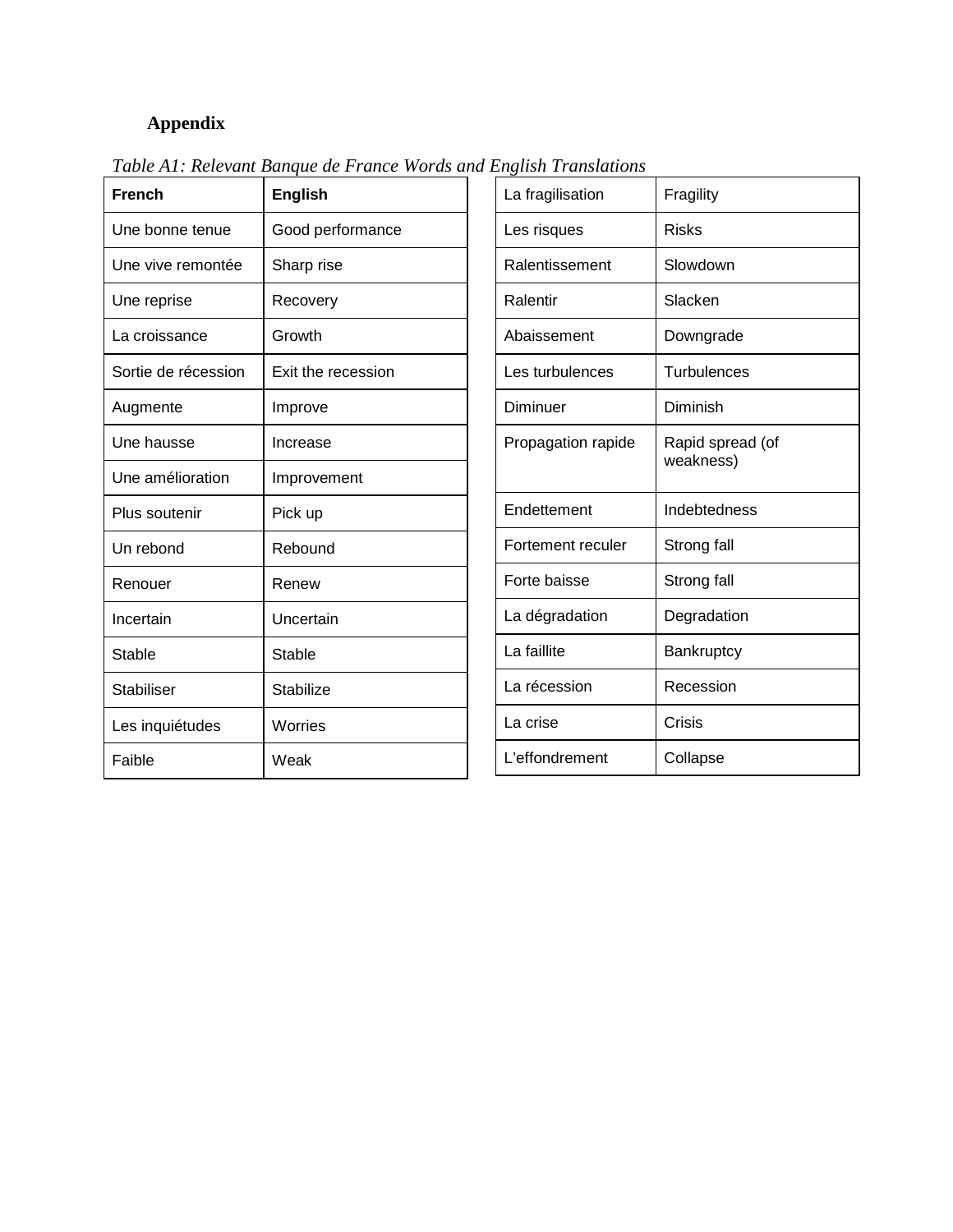| <b>French</b>                 | English                       |
|-------------------------------|-------------------------------|
| Progresser fortement          | Strong growth                 |
| Le redressement               | Recovery                      |
| La croissance                 | Growth                        |
| Progresser                    | Grow                          |
| Rachat                        | Redemption                    |
| La reprise                    | Recovery                      |
| Indicateurs positifs          | Positive indicators           |
| Une hausse                    | Increase                      |
| Signes de reprise             | Signs of recovery             |
| Encourageant                  | Encouraging                   |
| Améliorer                     | Improve                       |
| Rassurent                     | Reassuring                    |
| Rebondir                      | Rebound                       |
| Incertitude                   | Uncertainty                   |
| Stabilisation                 | Stabilization                 |
| <b>Bases solides</b>          | Solid footing                 |
| Fragilité                     | Fragility                     |
| Un affaiblissement            | Weakening                     |
| Les risques                   | <b>Risks</b>                  |
| Les inquiétudes               | Worries                       |
| Les signes troublants         | Troubling signs               |
| Ralentir                      | Slacken                       |
| Faiblesse                     | Weak                          |
| Les turbulences               | Turbulences                   |
| Les sérieux défis             | Serious challenges            |
| Les préoccupations croissants | Growing concerns              |
| Les pertes grandissantes      | <b>Huge losses</b>            |
| Fortement ralentir            | Slacken strongly              |
| Plonger                       | Plunge                        |
| La détérioration              | Deterioration                 |
| Baisse                        | Fall                          |
| La faillite                   | Bankruptcy                    |
| La récession                  | Recession                     |
| Déprimé                       | Depressed                     |
| Le marasme                    | Slump                         |
| La crise                      | <b>Crisis</b>                 |
| L'effondrement                | Collapse                      |
| L'intensification de la crise | Intensification of the crisis |

*Table A2: Relevant Newspaper Words and English Translations*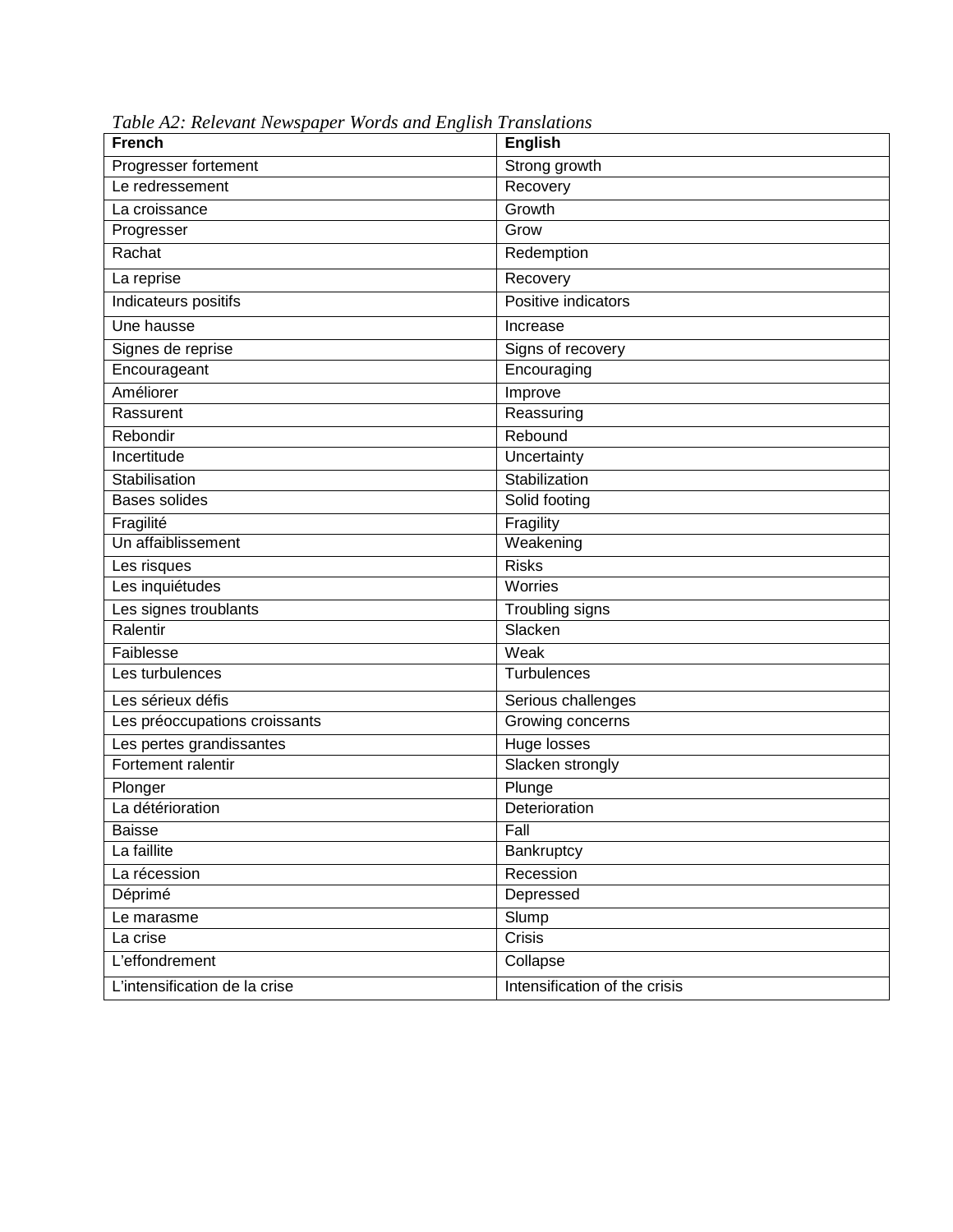*Table 1: Scoring Index and Associated Words from Banque de France Qualitative Publications*

| <b>Outlook</b>     | <b>Assessment</b>       | <b>Score</b>    | <b>Recurring Words Used</b>                                |
|--------------------|-------------------------|-----------------|------------------------------------------------------------|
| <b>Optimistic</b>  | <b>Good Performance</b> | $+1$            | Une bonne tenue ; une vive remontée                        |
|                    | <b>High Growth</b>      | $+3/4$          | Une reprise ; la croissance                                |
|                    | Some growth             | $+1/2$          | Sortie de récession ; augmente ; une hausse                |
|                    | Improvement             | $+1/4$          | Une amélioration ; plus soutenir ; un rebond ; renouer     |
| <b>Neutral</b>     | <b>Uncertain</b>        | $\mathbf{0}$    | Incertain; stable; stabiliser                              |
|                    | Weakening               | $-1/4$          | Les inquiétudes ; faible ; la fragilisation ; les risques  |
|                    | Slowdown                | $-1/2$          | Ralentissement; ralentir; abaissement                      |
|                    | <b>Turbulences</b>      | $-3/4$          | Les turbulences; diminuer; propagation rapide; endettement |
|                    | Strong fall             | $-1$            | Fortement reculer ; forte baisse ; la dégradation          |
|                    | Recession               | $-1\frac{1}{4}$ | La faillite ; la récession                                 |
| <b>Pessimistic</b> | <b>Crisis/Collapse</b>  | $-1\frac{1}{2}$ | La crise ; l'effondrement                                  |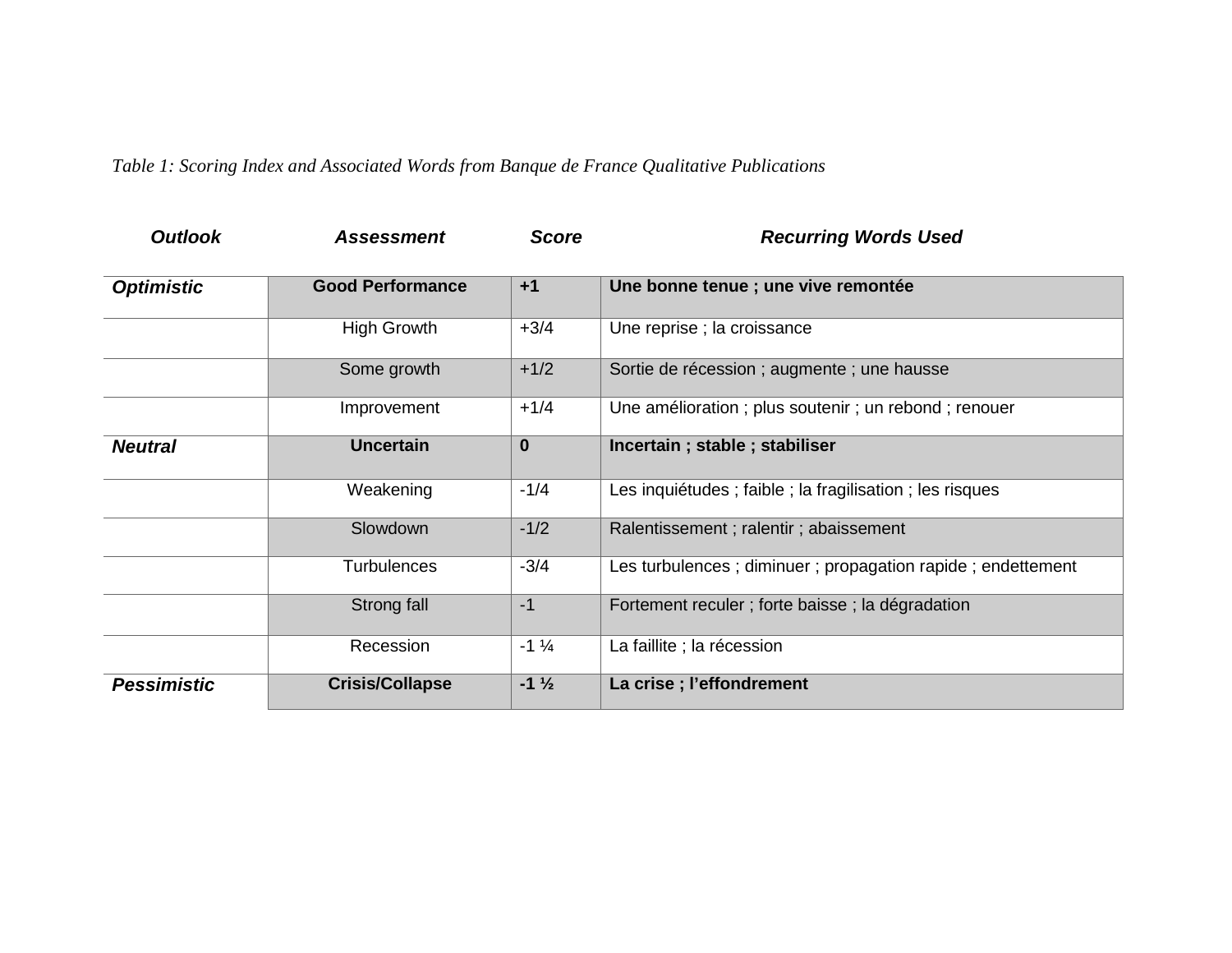*Table 2: Scoring Index and Associated Words from Challenges Qualitative Publications*

| <b>Outlook</b>     | <b>Assessment</b>      | <b>Score</b>    | <b>Recurring Words Used</b>                                                           |
|--------------------|------------------------|-----------------|---------------------------------------------------------------------------------------|
| <b>Optimistic</b>  | <b>Recovery</b>        | $+1$            | Progresser fortement; le redressement                                                 |
|                    | High growth            | $+3/4$          | La croissance ; progresser ; rachat ; la reprise                                      |
|                    | Positive indicators    | $+1/2$          | Indicateurs positifs; une hausse; signes de reprise; encourageant                     |
|                    | Improvement            | $+1/4$          | Améliorer ; rassurent ; rebondir ;                                                    |
| <b>Neutral</b>     | <b>Uncertain</b>       | $\mathbf{0}$    | Incertitude; stabilisation; bases solides                                             |
|                    | Troubling signs        | $-1/4$          | Fragilité; un affaiblissement; les risques; les inquiétudes; les signes<br>troublants |
|                    | Slowdown               | $-1/2$          | Ralentir; faiblesse                                                                   |
|                    | Growing concerns       | $-3/4$          | Les turbulences ; les sérieux défis ; les préoccupations croissants                   |
|                    | Large losses           | $-1$            | Les pertes grandissantes; fortement ralentir; plonger; la<br>détérioration ; baisse   |
|                    | Recession              | $-1\frac{1}{4}$ | La faillite ; la récession ; déprimé ; le marasme                                     |
| <b>Pessimistic</b> | <b>Crisis/Collapse</b> | $-1\frac{1}{2}$ | La crise; l'effondrement; l'intensification de la crise                               |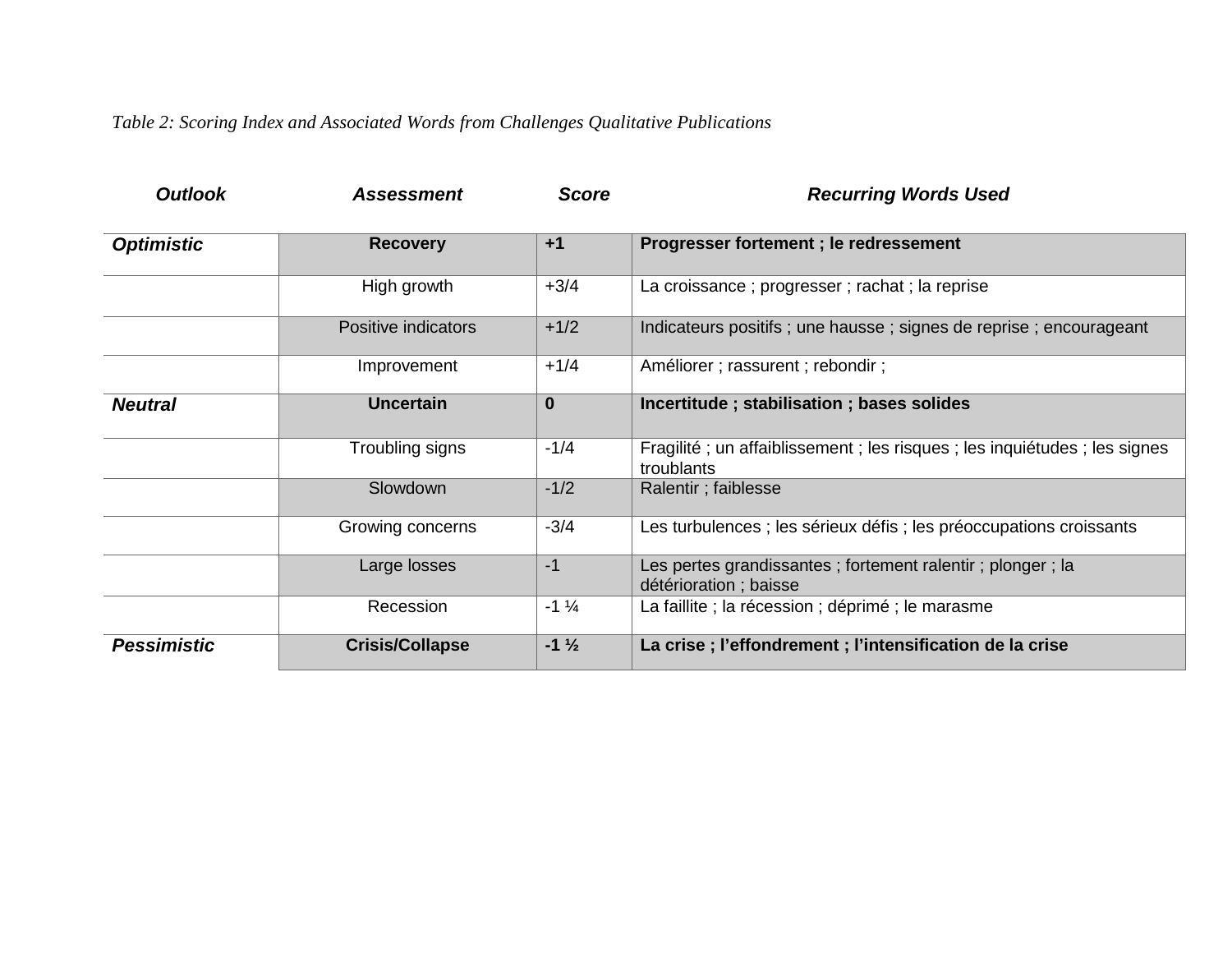| <b>Economic Quarter</b> | <b>Historical GDP Growth Rate</b> |
|-------------------------|-----------------------------------|
| 2008.1                  | 1%                                |
| 2008.2                  | 2.8%                              |
| 2008.3                  | $-0.5%$                           |
| 2008.4                  | $-6.3%$                           |
| 2009.1                  | $-5.5%$                           |
| 2009.2                  | $-0.7%$                           |
| 2009.3                  | 2.2%                              |
| 2009.4                  | 5.6%                              |
| 2010.1                  | 2.7%                              |
| 2010.2                  | 1.7%                              |
| 2010.3                  | 2.6%                              |
| 2010.4                  | 3.1%                              |

*Table A3: Economic Quarter and Associated Historical US GDP Growth Rate*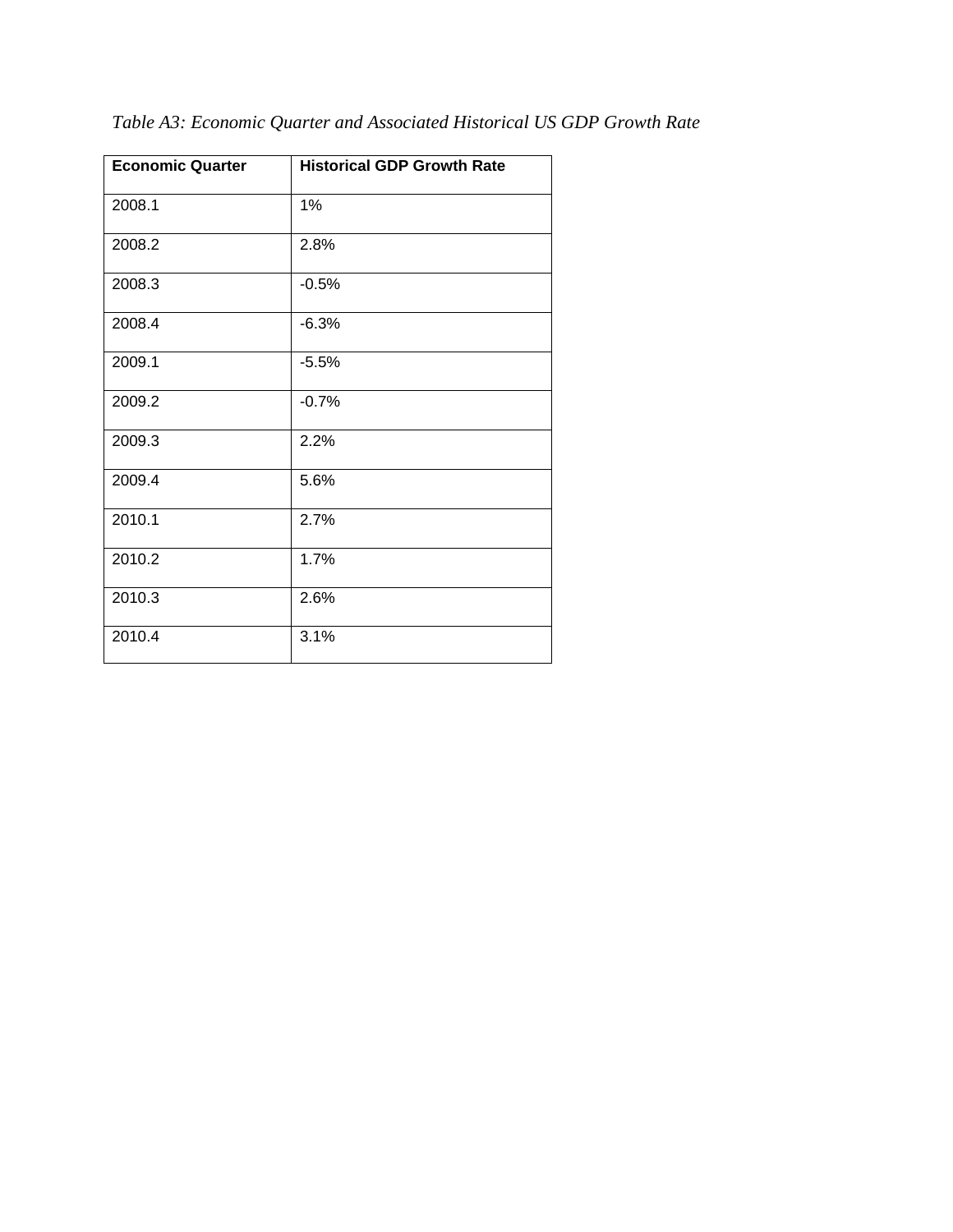

*Figure 1: Time Series of Historical GDP Growth Rates and Banque de France Index Scores in United States, 2008.1-2010.4*